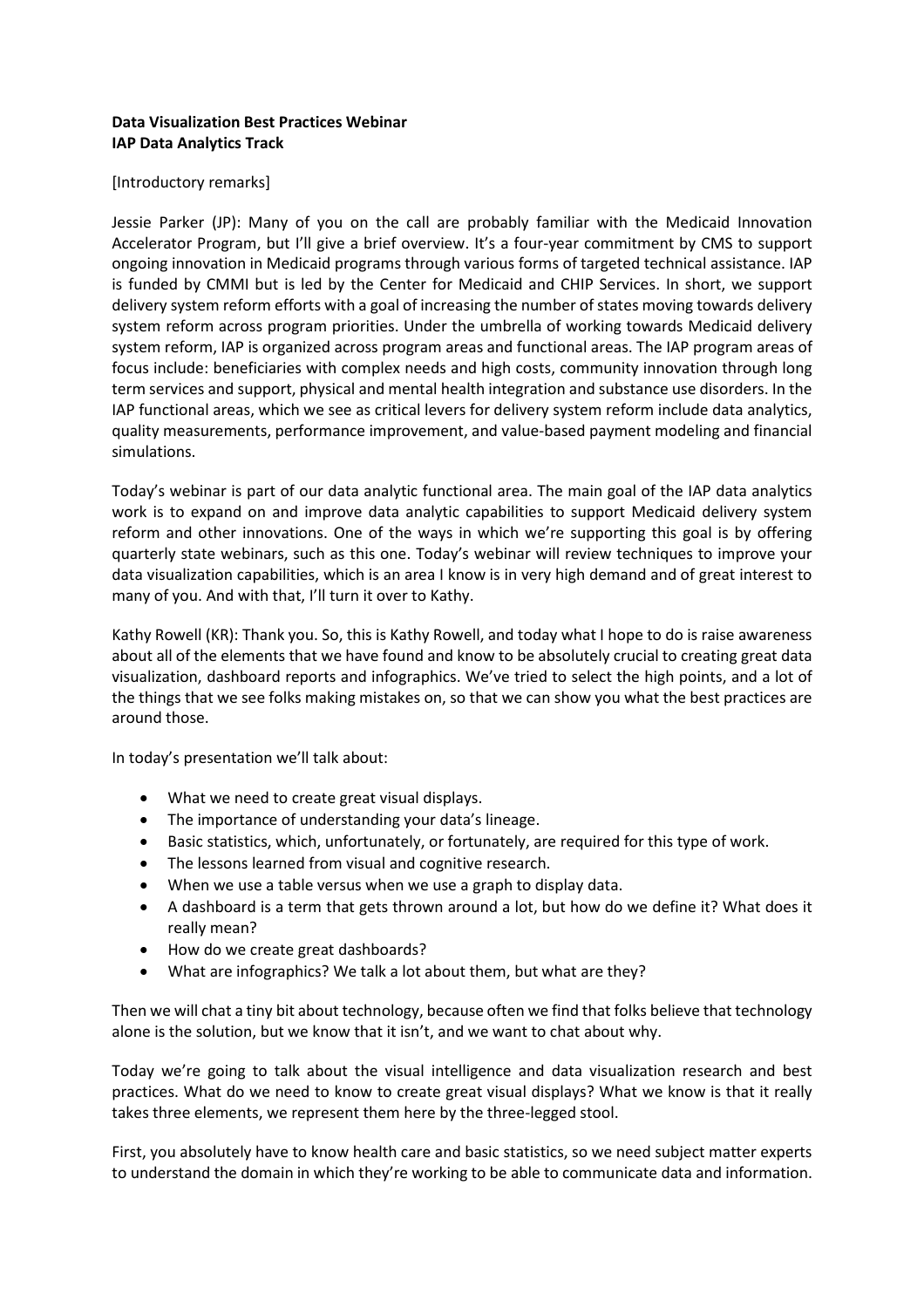Certainly, on the far right, we need great technology, which is available to us, to create really compelling data displays.

In the middle, we need to understand data visualization and visual intelligence. The middle piece is not intuitive; it's something that needs to be learned just like understanding statistics and health care, and understanding the technology that we work with. So, there is formal learning and information out there, and that's what we're going to talk about, and start on the path to today.

In the first section, Health, Healthcare and Basic Statistics, what we're interested in first is that folks understand their data lineage. What do we mean by that?

- The intent and purpose of the data.
- Why it was established.
- Why it was created.
- Why we couldn't correct it.
- How it may have changed over time.
- What we can and can't do with it.

Just because we have data doesn't mean that it always tells the story we need it to tell.

For example, in 1982, some of you may not have been born yet, but some of you may remember like I do, that the third-party payers all came together and agreed that they would create a universal bill for submission of claims data, so that insurance claims could be paid. The intent and purpose of this data was just that. It was an alignment with getting an insurance claim paid. What we see in this slide has been used for research. For example, the Dartmouth Atlas, with which you may be familiar, has used a lot of this data and information.

But it's not so great if we wanted to study clinical outcomes and clinical care. For that, we may have things like the Society of Thoracic Surgeons' Cardiac Data Base, which is the gold standard of risk adjusted clinical outcomes, designed by cardiac surgeons and cardiac specialists to capture data specific to those types of procedures and outcomes of interest or rondos(?) [7:58]. It's designed specifically for that focus. That could be where we would get some great clinical data and information, as compared to administrative data, which was designed to do something entirely different.

Then, as a lot of you work with survey data, we also have survey data. Survey data is designed to get at specific questions. However, one of its disadvantages is that what you can learn and know may depend on who's answering the survey, in regard to the questions and information of interest.

These are just three quick examples to show that it's not enough to say that I've got data; we really encourage people to understand why that data was established, why was it being captured, and what can it be used for. Because then it also helps inform how you can display it. We'll talk more about that.

We also of course want to think about the quality of the data you're working with.

- How is it defined?
- How is it documented?
- Is it timely, or is it so old that it's really not of much use?
- Is it complete? Are there data elements that you'd really like to use but not enough folks have reported them or there are not enough of them in the database to really be able to use them?
- And then a big one is, is this data ever audited? Is anyone ever going out and checking that folks are submitting the data in alignment with the data definitions, or the submission requirements?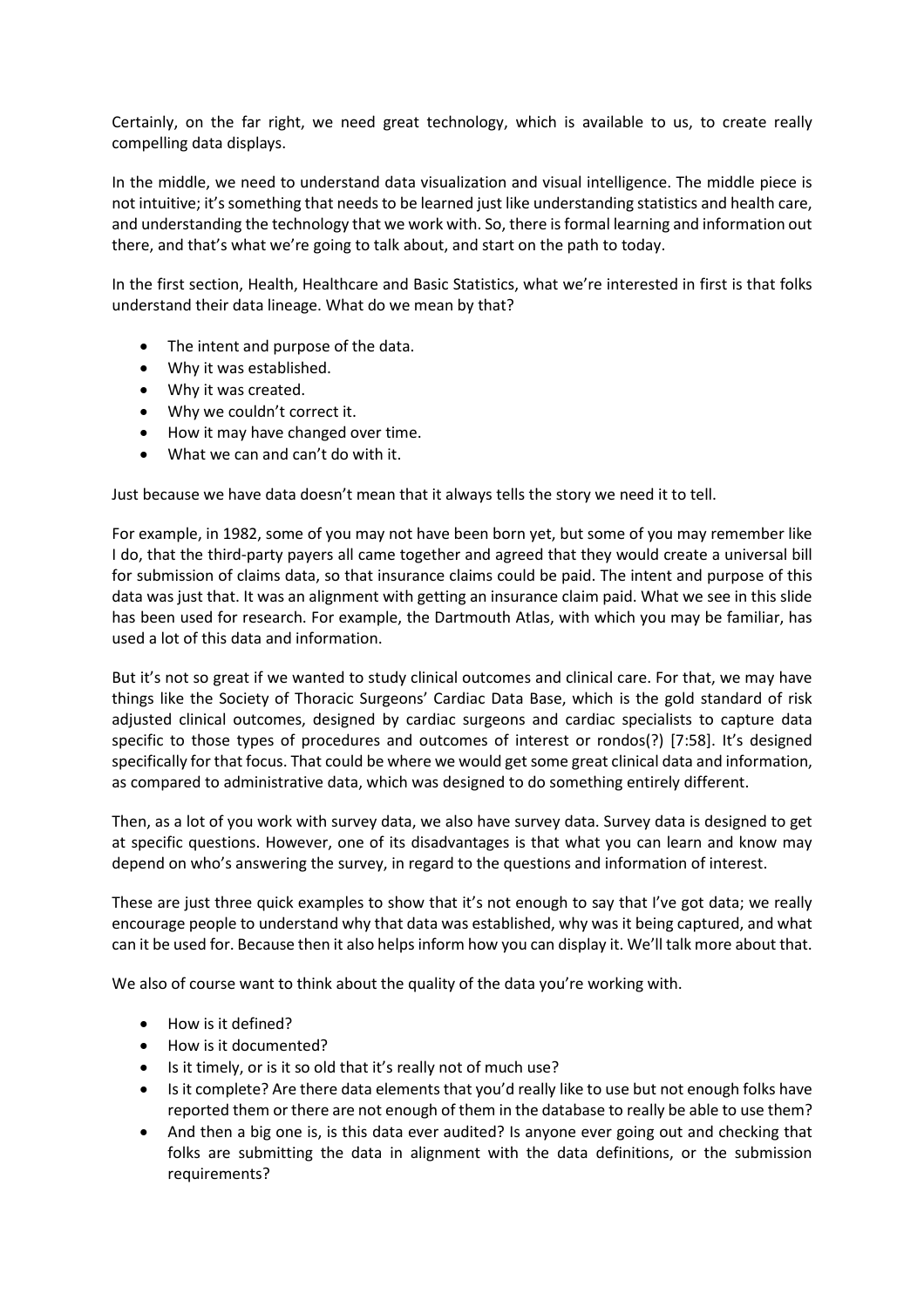These are just a few of the things you want to consider before you start to think about how to display and communicate your data.

How good is your data and what is its lineage? Because you really have to understand, why and for what purpose data is being captured, along with the quality so that you can understand what it can and cannot deliver when you're trying to create reports, dashboards, and infographics.

Basic statistics are required, and folks may say they've got a team of folks who understand all the statistics. But we find a couple of things: One, sometimes statistics are not used correctly, or they may be used correctly but they're displayed in a way that makes the story unclear. And two, we've got to be able to think about the new claim language in easy terms so that we can communicate them.

Let's look at a very simple example. If I were to ask, which would you use to describe this collective group's annual income, the mean or the median? You might take a look at this photo collage, and say well, on the diagonal you've got Warren Buffet and Bill Gates, we've got Oprah in the middle, and Mark Zuckerberg in the lower right-hand corner. They're all billionaires. Around them, we've got the teachers and the data analysts, and the janitors and the fire fighters, the rest of us, who are represented as the average income.

So, in this case we want to use the median because that helps us to hold out the outliers. If we were to use the average of these incomes, we all would look like we were multi-millionaires, and we might not be on this webinar. It seems like a self-evident thing, but let's take a few looks at how this might go awry.

Here's the medical patient's average length of stay, we've lined up all their days in the hospital, and with that divided we've got an average of 4.2 days average length of stay. But when we look at the median we see we've got some outliers here, some really long lengths of stay, so when we look at the middle most number, we see that it's three. So most frequently, we would observe a length of stay of about three.

I put this visual up, the Surgical Care Outcomes Assessment Program in the State of Washington, who's done some terrific work around surgical care, and there is displayed, a couple of graphs to provide information about some work they've done to reduce lengths of stay around colon resection surgery and gastric bypass surgery. When you first look at these you say, well, it looks like they both started at about the same length of stay, and they're coming down a little bit. I can see that in both graphs. You really wouldn't look much beyond that. But when you look closer, we can see that the data being displayed on the left hand side is the average length of stay, and the right-hand graph is the median length of stay. Additionally, we can see that in the colon resection graph, the y-axis starts at five, and on the gastric bypass graph it starts at zero. So what we can see when we look that closely is (A), we're looking at two different statistics but we put them next to one another.

Perhaps in the median colon resection length of stay we're using an average but perhaps you have some outliers, but we never would pick up all of that simply by looking at the display and not examining it in great depth. We would just say well, it looked like they're both the same and they're coming down about the same rate. We'll talk more about this slide, but these are some of the things we see happen all the time. So if we're going to put these two things next to each other we should probably use the same statistics and thinks about our axes. We'll tell you more about how this all works, but this is an example where we have two statistics telling us two potentially very different things.

The other thing that we always want to think about is compared with what every single thing we do in data analysis and data visualization is compared with what? If we fail to do this we really haven't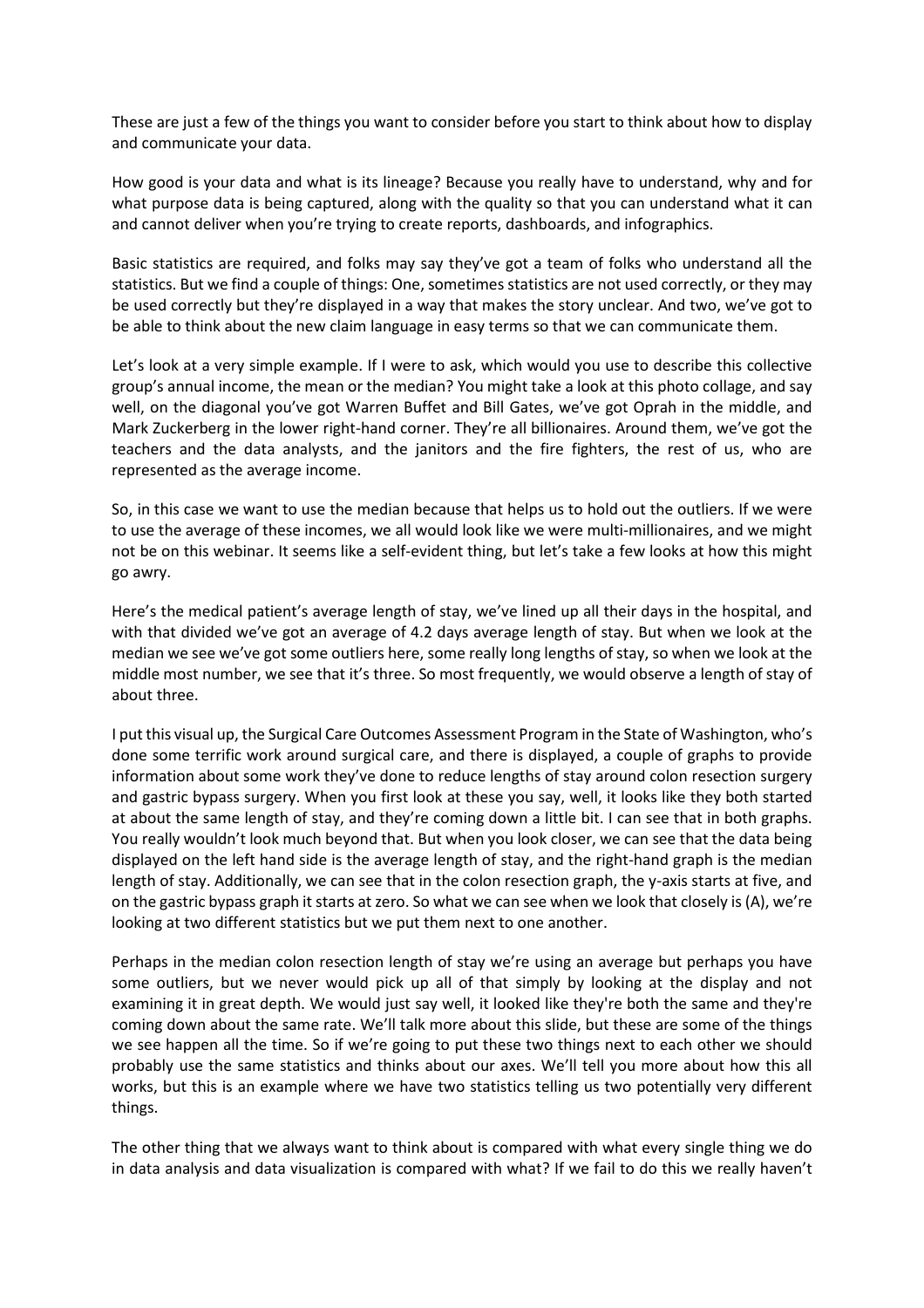told the whole story. So if we were just to look at 10,000 cancer deaths or 25,000 surgeries, thousands for beneficiaries, immunizations, we'd say okay, those are numbers, but I don't really know what it's telling me about anything. It just lays flat on the page. Every single thing that we do in data analysis and data visualization has to have context. It needs to be compared with what. Very often we just see numbers like this put on a page. So some of the comparisons we want to think about are compared with a budget or a target or expected or similar programs that we might be working on. How are we doing this year compared to a previous year? What do our competitors look like? What is a benchmark in another state? Every single thing that we do is compared with what. Because if the viewers of your dashboards and reports' infographics can't answer so what, you need to go back to the drawing board, and comparisons in context help us understand the so what. Is it bigger, smaller, etc.? So it's always compared with what.

Let's chat about data visualization and visual intelligence. We talked about understanding your source data, history lineage, how good it is. Is it complete? Is it ever audited? Is it timely? All those things. We talked a tiny bit about \_\_[00:15:50] statistics and really kicking the tires on using the right one, and how are we putting them on the page. So now let's talk about data visualization and visual intelligence. Some lessons learned from cognitive research and visual intelligence research. This is where we want to pause and say data visualization is not about an aesthetic, like perhaps graphic design. Data visualization is really based on hard research that happens and continues to happen about how our eyes work, how our brains work, how we take things in, how we turn it all around, what it is that we're really reading that we're seeing and understanding. And if we can understand how well that works, we'll create better visualizations so folks can see the message in our data.

One thing we know from visual research is that 70% of the way we take in all data and information in our world is through our eyes. Thirty percent is all our other senses – taste, smell, hearing, touch, but 70% of it is through our eyes. So we need to understand how our eyes work. Another thing we've learned is that we are pattern seekers as humans and there are gestalt principles of visual perception, which is a fancy way of saying how do we see, understand and seek patterns? These are really important, especially when we get to dashboards. As a summary, there is proximity so objects close together are perceived as a group. There is similarity; if they have similar attributes we perceive things as being in a group. If they are enclosed with some sort of boundary like a square or box or some line around them, we perceive items or data as a group. Closed or even open structures like parentheses make us understand this is grouped together. Continuity. If things are aligned together or appear to be continuation, we perceive them as a group and connection. So if we have dots on a graph and then we connect them with a line, we perceive that as a trend. That would be because of connection.

For example, here's proximity. So these are just nine blue circles on a page, but because we grouped them in threes on different parts of the page we perceive them as a group because they're near each other. Again this gets important when we think about dashboards and how we organize things because we want to put things that make sense in context together in different parts of our report.

Then there's continuity, so even though these three boxes are entirely separate, we can see that they are completely separate, surrounded by a box. We perceive that blue line as being connected in some way and going upwards, even though they really aren't connected. So if we think back to this graph we were looking at previously, even though there's no connection, we have placed them one next to the other, so proximity, we think these things go together. They're both surgeries, right? And continuity, we read left to right. We sort of miss all those nuances like the scale and what statistics are being displayed in the label. This is because of the way that we see, that we group things, and read left to right. We want to be aware of all these principles of how we pattern seek as well. There's lots of information and resources about this if you're curious to read more.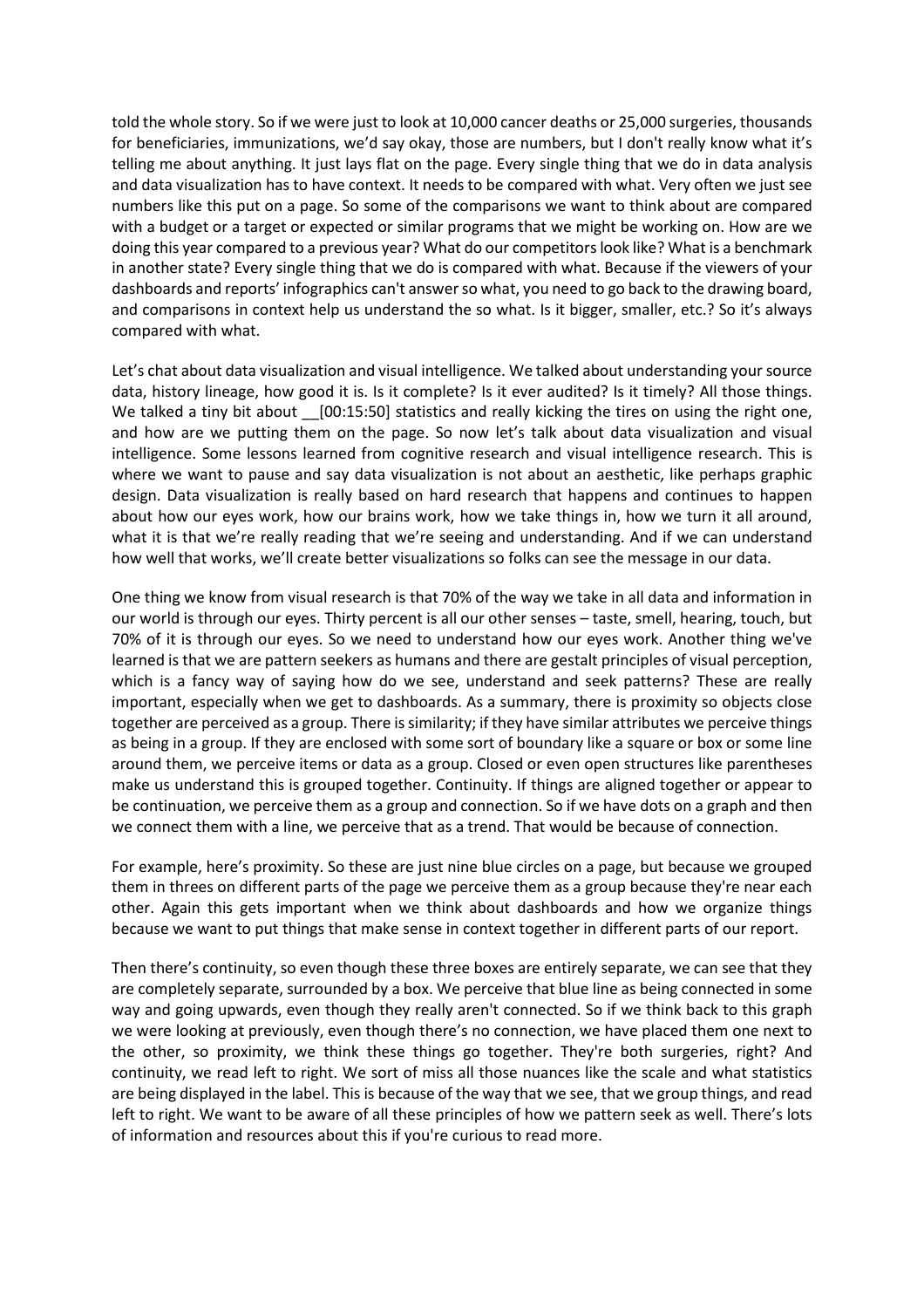The other thing we learned from a lot of this is pre-attentive processing. That's the ability of a low level human visual system to rapidly identify certain basic visual properties. What does that mean? If I asked you to look at these numbers and count to five, take a few seconds and see how many fives you think are on the page. Now if I were to say how many fives are on the page, you would see it immediately because pre-attentively we're looking at what's different and we see that. When we're here, we're looking through every single line. We're searching for the fives. We're holding it in our short-term memory, which isn't all that great. We're trying to count and say how many have I got? Whereas here, pre-attentively we're saying hey, look here, this is different, we want to capture your attention. This is a really important concept again because we want to call out what's important in our displays but we also don't want to overwhelm. If everything's important, nothing's important and we get all confused.

One of the data gurus you may know, his name is Edward Tufte. He talks about the data-ink ratio. In part this is leveraging our pre-attentive attention. He says good graphics should only data-ink. Nondata-ink is to be deleted everywhere else possible. So we really don't want to exhaust folks with displays like this with lots of red, yellow and green where we're trying to figure out what do all of those things mean, and perhaps we have a magic key to see how to get from one spot to another. What we really want to do, especially in tables, is get rid of all this color and just show the data. I'll tell you more when we talk about tables, but the idea is this is a whole lot of non-data-ink that we could do better and in a different way. So let's get rid of all of this and let's just show the data. You'll see there's really very little non-data-ink here. There's one line under the month separating it, but we simply use light space to say this is January and a column of data, October, September, etc. We don't need lots of colors and non-data-ink. We just want the data to stand on its own.

The other thing about color specifically is we really want to use it to enhance and clarify a presentation. When we use a lot of it, it just obscures the message we're trying to get across. It muddles and confuses. Continue to think about pre-attentive processing when I ask you to look at this slide. This is simply a slide of overtime hours, but every single bar is in a different color. So pre-attentively we're trying to figure out what are all those different colors trying to tell us? Well, the different colors don't tell us anything, because all of these bars represent overtime hours. What we really should do is make them all one color because we want to draw your attention to the shape of the bar, not entertain you with different color bars. So we don't want to confuse folks, and people get really tired when they're trying to figure out what all those different colors mean, and they'll move on and away from the visual that you're trying to present to them.

Colors should really be used again pre-attentively to say this is different. I want you to see this in comparison to something else. I want to call your attention. So if we were just ranking results on different measures but we wanted to compare that to a benchmark, we could potentially say the benchmark is a different color and \_\_[00:24:01] above it and use below it. But we wouldn't want to make all of these bars different colors and challenge people to try and understand what all those colors mean.

Fill in the blanks. Approximately 10% of all males and 1% of all females are color blind. The most frequent type of color blindness we see are where folks don't have red cones in their eyes which help differentiate between red, yellow and green. So where you and I may see red, yellow and green on the left-hand side, our color blind counterparts are seeing this on the right-hand side. This is actually protected under the Americans with Disabilities Act that we shouldn't be using regular green in combination because folks who don't have these red cones in their eyes can't see this on the left-hand side. There's lots of other ways we can do this and we'll show you.

Any questions? My colleague Janet will let us know.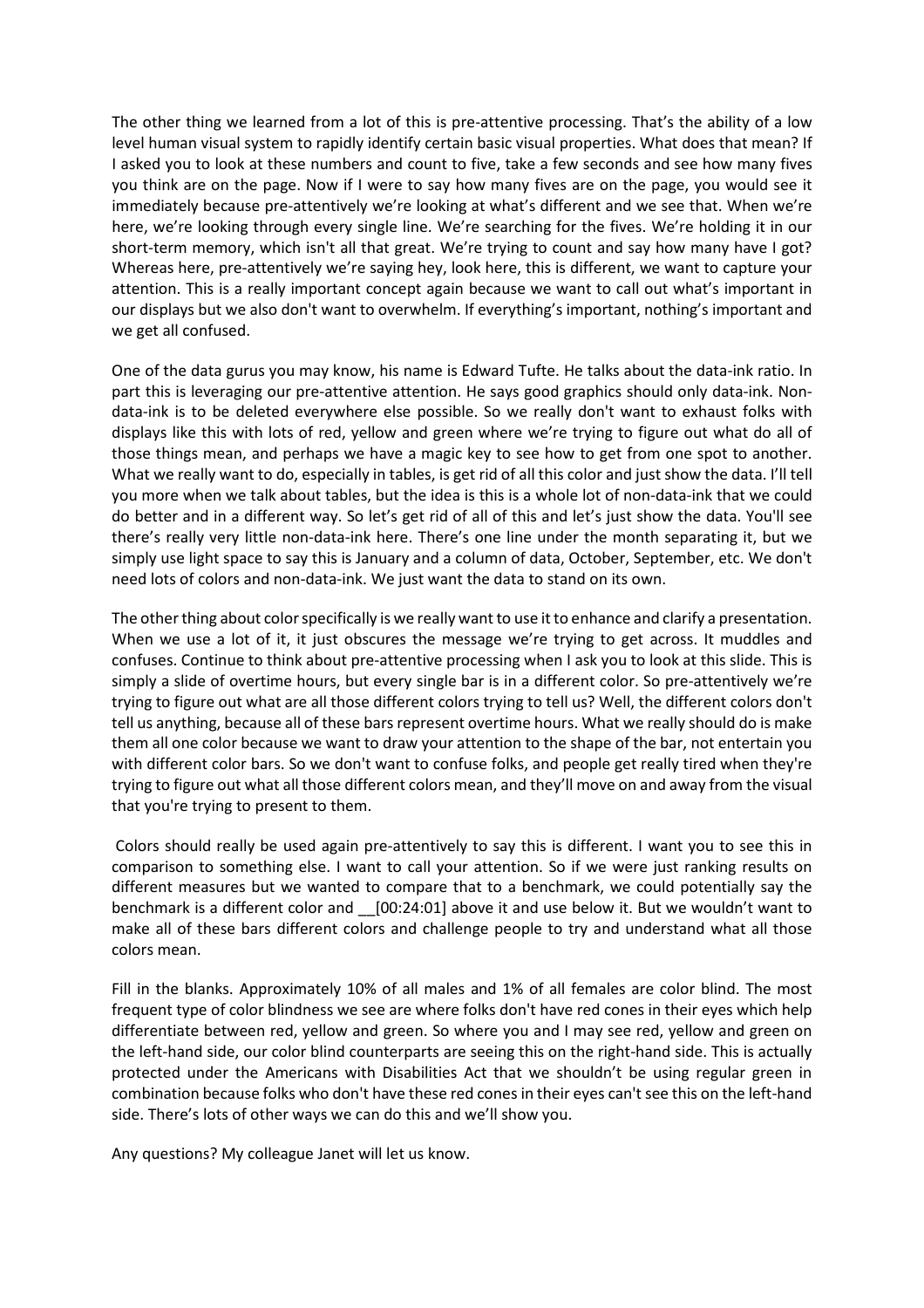Janet: There is one question. What color should we use instead of red, yellow, green?

Kathy: Great question. A lot of the software these days have color blind palettes, but what we use most frequently are blue and orange and some gradations of those colors.

Let's talk about tables and when to use a table. The tables are designed to perform a specific job. You use a table to look up individual values, compare individual values, display precise values and communicate more than one unit of measure. Let's think about this for a second. We look up values, we compare values, precise values, etc. What we see all too often, however, is that folks are trying to show us some sort of trend or pieces of information by applying color to their table. This is a report we got that was about six pages long and they were using all these different colors trying to draw our attention to some pattern in this. But that's not what tables are really good for and what we should be using them for. All we want to do is look up values, compare values, etc. So we want to get rid of all this color.

Now if there's something in here that you want to convey we could think about how we arrange the table. For example, these are different measures of care by clinicians, physicians to their patients, and it's how groups are doing on certain metrics compared to some national percentage, and then the variant. So instead of all that blue and orange, if you wanted us to see the ones where we needed to do work versus the ones where we were doing very well, you could just arrange the table in that way and get rid of all that non-data-ink. Because as a pattern seeker and pre-attentively, in my short-term memory I can't hold all those colors and the story that you're trying to tell me in my head. I just need a table that if you want me to see those things arranges the information in that way. If you wanted me to see the information by a region, which was included in that table with all the blue and orange, you could arrange it by region and show me by region which metrics are needed to be worked on compared to the national average. That's how we want to use tables.

You can always consider how you might arrange a table to make it easy for the viewer to see for information you want to convey. Sometimes, however, you just list the information and organize it alphabetically. If you're looking at a group of states maybe you want to list it alphabetically because I can look that up and I know where my state is and I can see the data information. So real take-home message here, there's lot of information around tables. But the real take-home message here is really you can't use \_\_[00:28:31] color to convey patterns in tables. We'll show you how to do that better in graphs. So show the data-ink, get rid of the non-data-ink, and think about how you might arrange the data and information in the table to convey any message you think is important.

A really beautiful example of this is the Vietnam Veterans Memorial. If you've been to it you know the names are arranged in order by date of death or missing in action. What this does that listing alphabetically never could do is it provides so many more dimensions to this just list of names. First off, because they're by date of death or missing in action, as you walk into the monument the first granite slabs are smaller because there were fewer events. As you move through there are more and more casualties, and as you come out we deescalate from the war and the panels get smaller again because there are fewer casualties. In addition to the fact when you look up the name of someone you may know or a loved one, the names that are around that name are most often or usually the comrades who would have been in their platoon and died with them. So the arrangement of just simple names can convey so much more and I think a beautiful and elegant example is the Vietnam Veterans Memorial.

As we move towards talking about graphs, we have to talk first about chart junk. This is also a term coined by Edward Tufte. Essentially he said that chart junk does not achieve the goals of its propagators. The overwhelming fact of data graphics is that they stand or fall on their content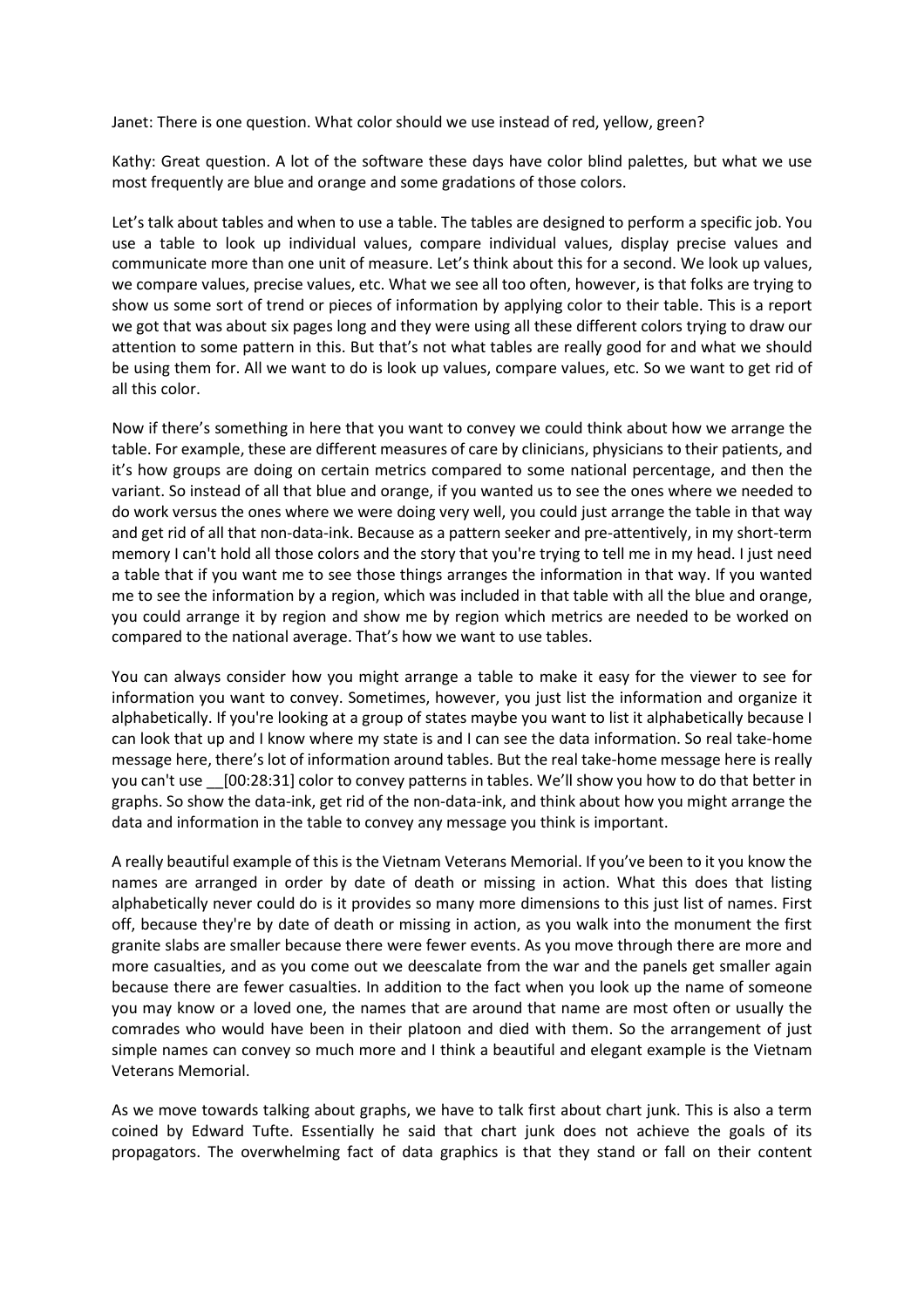gracefully displayed. In my terms, essentially what he's saying is when we create graphs like this they're just a bunch of junk that don't do anyone anything, chart junk.

Let's talk about when to use a graph and how to create some really great graphs. What I'm going to show you are some things we see folks struggle with most frequently, the most frequent mistakes. Certainly there's way more to all of this but these are the things we see most frequently. So when do we want to use a graph? We want to use a graph to show patterns, trends, exceptions, relationships between multiple values. So you notice I'm saying words that I said tables weren't great at doing. Tables aren't great at seeing patterns and trends and exceptions. But graphs are really great at being able to help us see these things. Here's the fact of the matter. You really don't need anything very fancy. You really need about six very simple ways to encode your data. You can use a point. You can use bars, vertical or horizontal.

Let's talk about healthcare. Let's think about how we read a book. If you think about how we read a book, you open a book and see it has a table of contents and you turn the pages. They go from right to left. We read from top to bottom, left to right. If there's a word we don't know we might go look in the dictionary. We might turn over a corner. We might underline something of interest. That is how we read a hardcover or softcover book. If Amazon and Kindle had met then said, "Hey, we created this great new thing called the Kindle and it's going to revolutionize how you read a book – you start at the back, you read from the bottom to the top and right to left," would any of us ever have adopted the Kindle? No! What they did was they took our mental model and they studied it and they understood how we in this country have all learned to read a book, and that's what they translated into a Kindle. That's how we adopted it if it made sense to us. So we have to think about the same thing for our audiences. How do they think about the work they do, the decisions they need to make? What are their mental models?

And they need to frame it within the context of this scope, role and their decision or need. What do I mean by that? If I'm designing a data dashboard for a chief executive officer, he or she is responsible for everything in the organization, so I have to work with him or her to say okay, what is the summary information that you need to monitor on a page? What is that that you need to get on a page given your scope in this organization? What is your role? So what function do you play? "As a CEO, my function is to keep us on target and make sure my managers and directors are programmed forward." What decisions do you need to make? "As the CEO I need to know who to pick up the phone and call about all of these metrics that I'm responsible for."

There's a ton more to this but what I want to impart to you is it's important to start to think about mental models and to start having real conversations with people. Often the way I do this is I say "When you come in the office Monday morning, what do you think about first? Second? How do you use data to make a decision in the past? What is it you need to know and understand in order to make a decision?" That decision may just be I need to ask somebody else to go look at this in more depth. So mental model, how do I think about these things in the context of my scope, role, and decisions. Clearly managers are different than patients and their families, etc. So we need to really think about those things.

So we thought about those things. We understand some of the best practices of data viz. We understand the gestalt principles and some things about colors. How do we put it all together into dashboard? Clearly we want these well-organized, and again that's back to these principles of how we see things and how we group things. We want to think about the organization of our pages.

Details 00:51:08? that leads to summaries. This is probably the hardest part of a dashboard. What is it that you need to summarize on a page so that folks know where they should go, look, or who they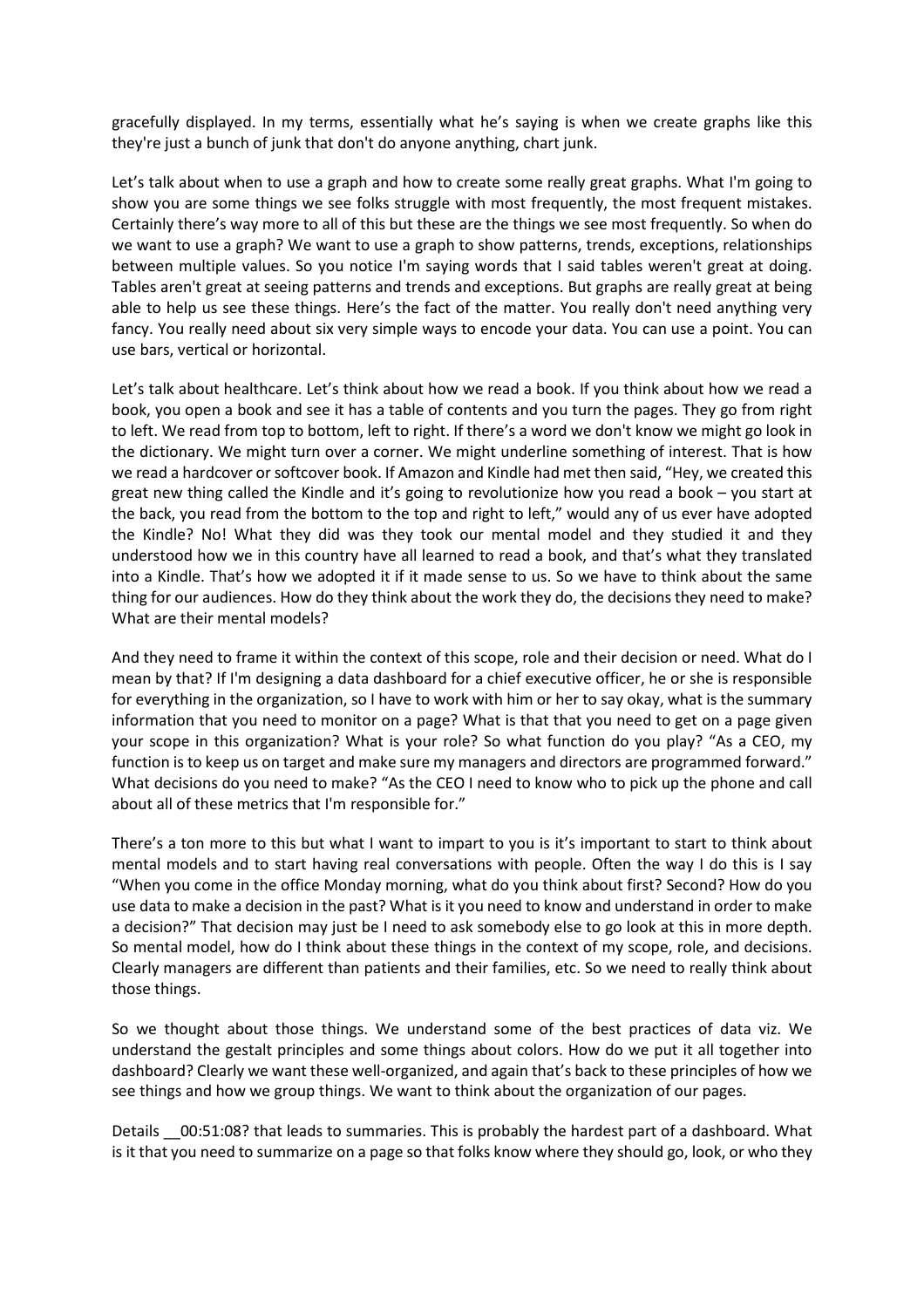should talk to next? You're never going to get everything on that page so you've got to be thinking about how to summarize these things.

We want to highlight the unfavorable trends and exceptions. Remember, pre-attentively if everything's important, nothing's important; we want clear, concise displays and compared with what is everything.

This is an example of a CEO dashboard. I'm not going to go through every single piece of it; you'll receive these slides and you'll be able to study it. If we think about a hospital CEO, they're responsible for things like budget FTEs so we summarize are you on budget or off for FTEs. What does your revenue look like your sense is? Payer mix is extremely important so what does your payer mix look like through a previous period?

They're responsible for summary quality metrics so we've put the composite scores here; things like patient satisfaction - some other summary quality metrics compared to a target and national average.

They're spending a lot of money on electronic health records; how well are different departments using them. These are OE ratios about mortality and we simply use color to say, your OE, your observed and expected mortality rates are higher here than here; you want to take a look at what's going on. So you'll see not a lot of color, well organized, we've just used lines, points, and bars to get all of this on a page to help a CEO dashboard monitor what they need to. They might not pick up the phone about these two departments and how well they're doing on their electronic health record use, but they might pick up the phone to these groups because they know, and can see, that they're not doing so well in their compliance.

On a state prototype public dashboard, and again we went to Idaho and grabbed some data about diabetes rates, and around thinking about context we did a couple of things. First we just used a quadrant map where we use darker colors to show higher rates of diabetes. Here we used a simple table to say what is the population of the state and what is the overall rate. Then we were curious about these uninsured and how many primary care physicians there are per 100,000 folks in those states.

You can see here it's ranked and we just use quadrants to plot uninsured and diabetes rates and how many physicians and diabetes rates; all on one page, not a lot of colors, etc., just points and some boxes and narrative.

Very quickly, moving through to what's an infographic because lots of folks talk about those and how are they different from a dashboard. On a dashboard we are looking for exceptions and trends. With an infographic we are working to deliver some message to inform, persuade, teach, and move folks to actions. These you'll see in lots of newspapers or on web sites and they are often topic-focused. They can be interactive, but often they are just a poster story.

Here's one we pulled from a newspaper and it's, I think, very simple and very elegant. Essentially what you'll see here is we're looking at percentages uninsured by county in the United States from 2013 to 2015. You'll see that in 2013 essentially there are only 10 states with a percentage of residents who lacked health insurance lower than 9%. In most of these states the uninsured rate was higher than 9%.

Just using a small multiple of a map; cut these small multiples we have a map, we have a map, we have a map. We can see a timeline of what happened. The ACA was rolled out here and you'll see in the black, the states that are outlined in black, those are the states that expanded Medicaid under the ACA and you can now see the difference in uninsured rates.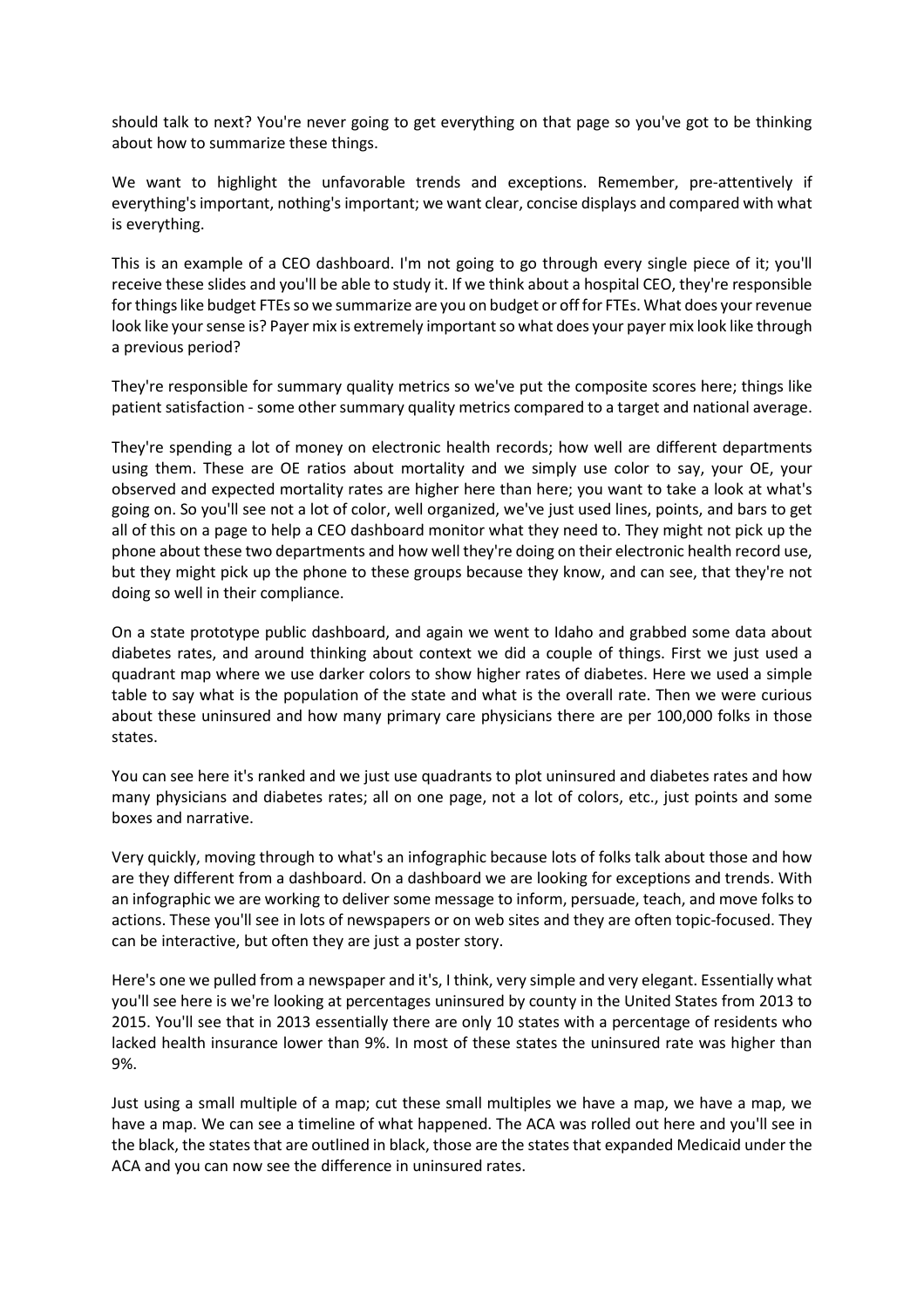In 2015 you'll see that Pennsylvania and Indiana are also now outlined in black, where they weren't before, and you'll see that their uninsured rates came down. This is an info graphic; it's made to just teach and inform. Perhaps move to action and perhaps persuade, but simply we've used a small multiple, it's like a timeline, and they've just used color saturation to tell a story of what's gone on around the ACA and the uninsured.

Finally I want to make this point because we see so many folks falling into this trap and that is, technology alone is not the solution. Technology will let you do things that are not best practices; they'll let you make 3-D flying pie charts in red, yellow, and green, all sorts of funkadelic stuff, but just because software lets you do it doesn't mean you should. You need to know those things we've been talking about today and best practices.

Additionally, simply giving someone the technology doesn't mean they're going to create beautiful data visualizations because if it was true I would have written the great American novel a long time ago. I'm great with words, but I'm never going to write a great novel; I would have to train and learn how to do that. Just because you've got some great piece of technology doesn't mean that you're necessarily going to have fantastic reports and dashboards and info-graphics; you need all three legs of these stools. You need to get the subject matter experts in the room, you need to get the folks who know the technology in the room, and you need to start to learn and embrace the best practices of data visualization and best practices. You're never necessarily going to find one person who can do all of these things; it's really about a team that comes together and knows how to talk with one another and think through mental models, scope role and decisions, what the technology can indeed do, what the best practices are to crate data visualizations and dashboards.

I think I'm going to turn it back over to Jessie. You are going to take it from here and then we're going to answer some questions.

Jesse Parker (JP): I think we're ready to jump right into questions and then we'll do the formal wrapup.

CR: If you've got questions fire away.

Janet: Yes, we've got questions.

How do you recommend use of color in a way that's readable when printed out in black and white? A dark blue and a dark red will look similar in black and white.

CR: That's a great question. You can do some things with saturation grayscale. If you remember where I showed you the count to five part that was in grayscale and then we used black, but you can do a few things. You could make something bold, you could potentially italicize it, you could enclose it like put a box around something you want to draw someone's attention to, you could asterisk it; all those things that we use in writing you could also use in your data visualizations and display. If it looks different it draws someone's attention to it. If it's italicized you go oh, that's different; if it's bolded you go oh, that's a little bit different; if it's called out with a box you go oh, I'm going to look there it's a little bit different. So you could try some of those techniques as well.

Janet: My superiors like pie charts in red, yellow, green; how do I get them to accept a change?

CR: We get this question all the time and here's what I say: pick one thing at a time. I also think it's about not just saying no we can't do that, I think it's in part explaining why. If you show them I can only do this with a pie chart, but look how much more I can give you with a bar and I can use my labels once and I can show you a variance and I can rank and I can show a trend. Once they see how much more they can get they will start to embrace it. We see that time and again. The red, yellow, green,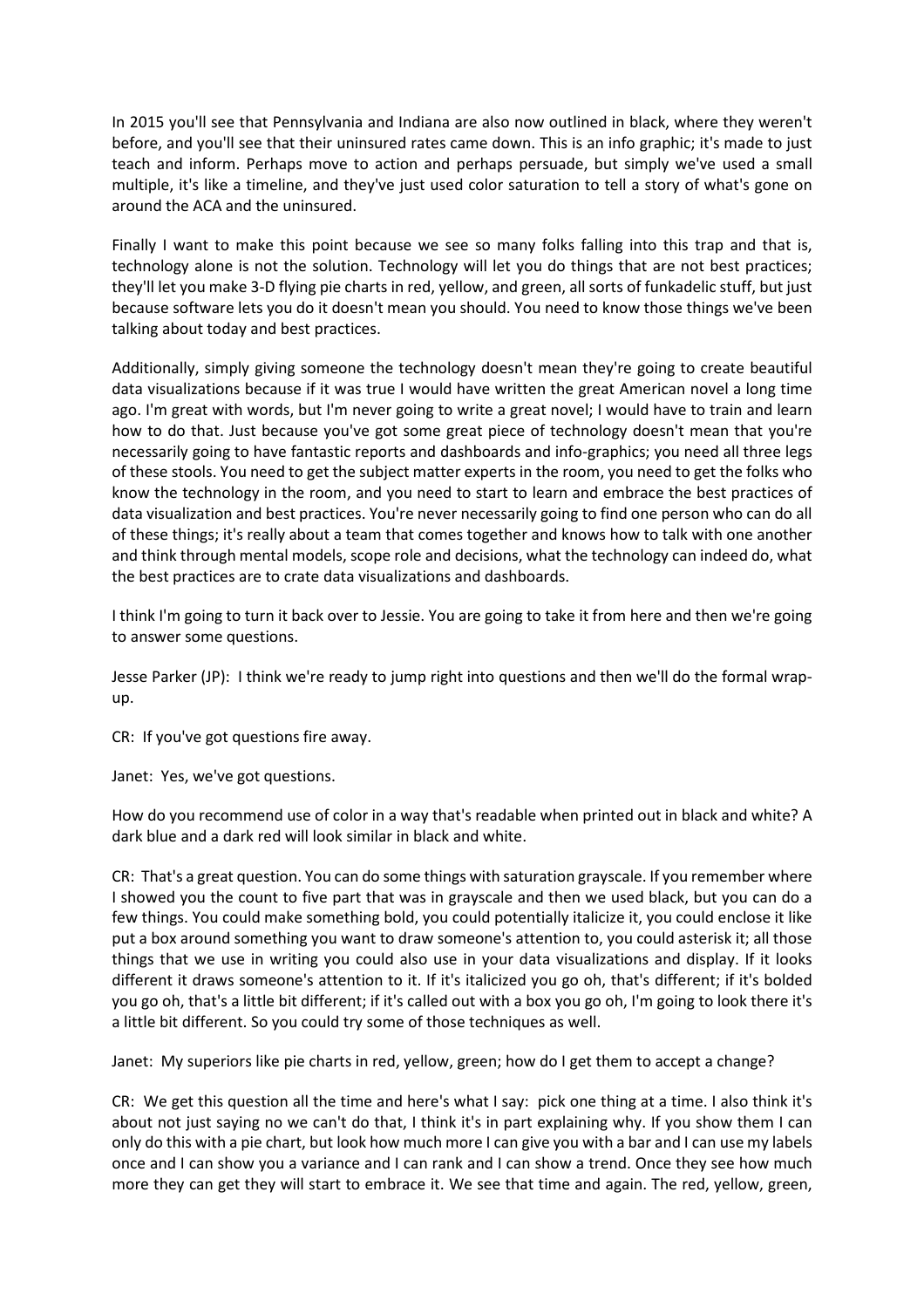part of it working for state agencies is it really is under the Americans with Disabilities Act (ADA). You can do alternatives; you can do the blue or the orange.

Once folks start to see things that are more elegant and simple and not so exhausting, they begin to really embrace it and they can see the difference very quickly. Don't try to change everything at once; pick a few things and ease them into it.

Janet: What software or softwares do you primarily use for visualization?

CR: All the software out there is pretty general. We use any of them that our clients need to use. You can do a lot of cool things with Excel and some of the things I showed you were in Excel. We also use a piece of software called Tableau that we like and is very nice to use. Sometimes we use Click or Click Views, so there are a lot of tools out there.

Janet: Is there any visual intelligence research about interactive info-graphics?

CR: Yes, I'm certain that there is, but I admit that I am not fully expert in that; we don't do a ton of it. I would recommend that there are a couple of really great books out there about user interface design so you would want to explore some of those. For example, one of the things that we know is where people look on a page is really interesting. People first look on a page in the upper left, their eyes move over to the right and then down the right-hand column. The last place they look is in the lefthand corner of the page or computer screen so you wouldn't want to put something really important in the let-hand corner. If you think about something like Amazon, when you go in the first thing you see is the search bar, but then the next place if you look down on the right is where you do one click or you buy or you order. That's based on research about where folks look.

Rule of thumb: you want to put important things upper left, people move over to the right, down the right-hand column, and you don't want a lot of instruction. You want to use blue with an underline, which says it's a hyperlink; if you click here it takes you someplace else. I would encourage whoever asked that question is interested, there's lots of user experience interface design work books out there that you might want to explore.

Janet: If bar charts always start at zero, and I'm working with percentages, do they always end at 100%?

CR: No they don't. What you're trying to show is how long a bar chart is so you don't necessarily have to go to 100%. That's one of those things you need to think about. Sometimes you want it to go to 100% because so many of your bars are at 80 or 90%, but you don't have to go to 100%. You do need to start at zero, again, because you're showing how big something is.

Janet: Do line graphs also have to start at zero?

CR: We get folks to understand that bar graphs have to start at zero and what we start to see is that then folks think all their line graphs have to start at zero, but line graphs don't. Line graphs can start at a number closer to your starting point. The reason is that you're not showing how big something is, the size of something, what you're showing is how it has changed over time. If something starts at 70% you don't need a whole lot of white space under it with nothing in it; you could potentially start that line graph at 60% or 65% because what you're trying to show is the shape of how something has changed over time.

Janet: How do you make small multiple bar charts on Excel?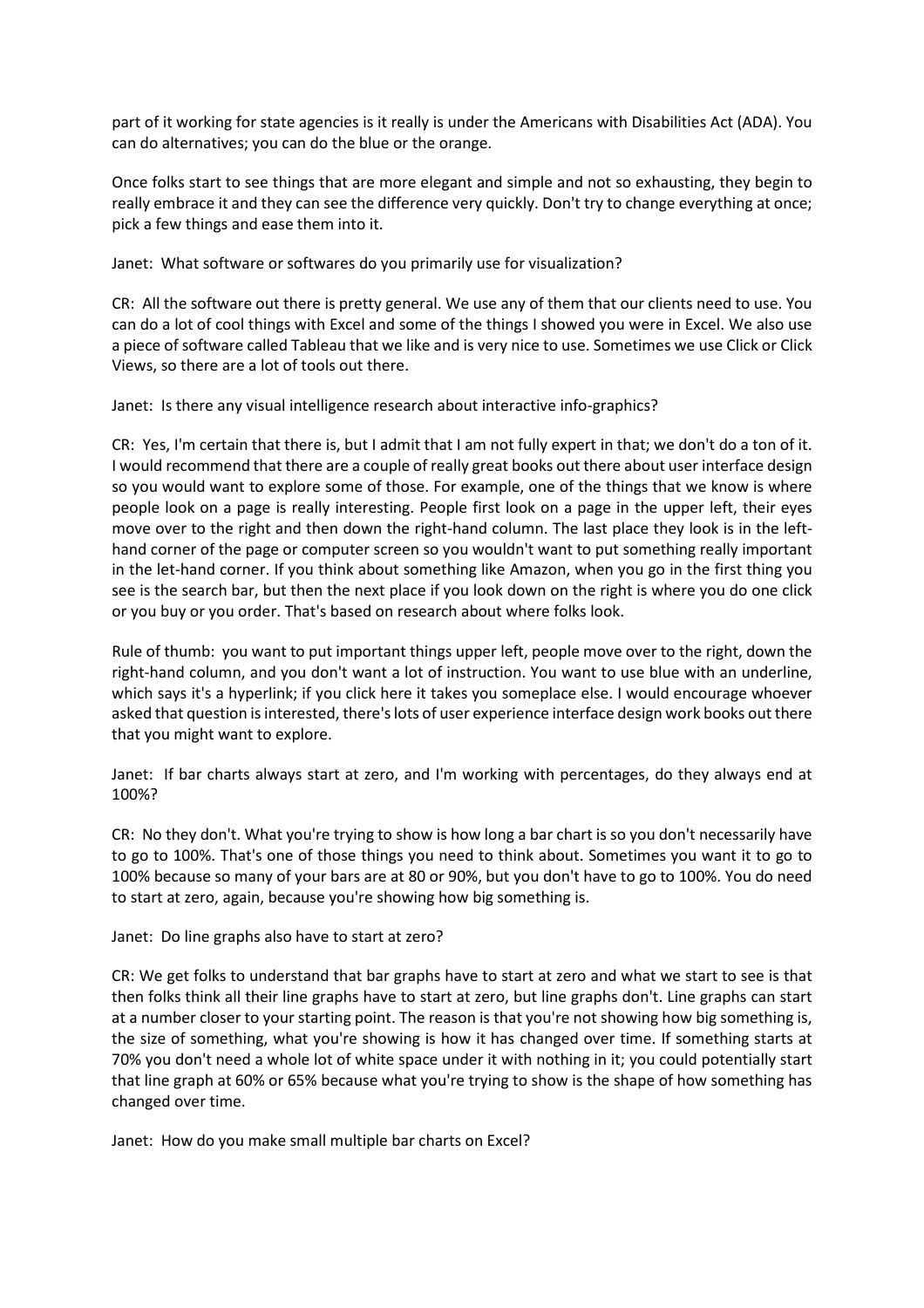CR: Essentially, and here I would direct you to a couple of web sites, one is Peltiertech. If you want to send me a note [a cathy@healthdataviz.com](mailto:cathy@healthdataviz.com) I can direct you. Essentially you make one bar chart and then copy it and line them up one right after the other. At places like Peltiertech there are tons of tutorials on how to do things like that. If you want to shoot me a note I'm happy to direct you to resources.

Janet: Do you have recommendations for flowcharts?

CR: Flowcharts are a different animal, if I am understanding the question correctly. I would say there's some software out there that does that. Excel has some that does that and those have come out of engineering. We don't do a ton of those so they're different than data visualization dashboards and reports so I don't know that I have a strong recommendation about what you might want to use for that.

Janet: If I want to show a trend over time, but I'm missing some data, what do I do? How do I display it?

CR: If you have data over time and you're missing some data points in that... you have January, February, and March, you don't have anything for April and then you have May, June, and July and April was not zero; you just have no data. You don't want to show that as zero, you show it as a gap. So you will have a line through January, February, and March, there will be a space, the gap, and then you'll pick up the line again. Visually that says there's a gap there and you could add a note, "no data imported," but you don't want to show that as a zero because zero is a value. If you are missing data in a trend graph, show it as a gap.

Janet: Any recommendations about keeping dashboards to one topic? They keep asking for the "ultimate" dashboard that has everything and every option.

CR: Go back to scope, role, and decisions; start there. You've got to figure out and you've got to talk to folks and say is your scope and role that you're responsible for a specific project or program? Or it could be the CEO and he or she is responsible for all of the projects. Again, the bugaboo is you've got to get out of the weeds and you've got to think about how to categorize those weeds, those details, into summary categories.

One of the things I didn't talk about on the webinar that we teach in our data visualization courses is thinking about how your data is categorized. Is it ordinal? Is it hierarchical? There are different categories of how data is categorized. Pretty much everything has categories. You might have five programs. Programs are a category so it might be you summarize those, but you've really got to spend a lot of time with people redirecting them to think about how to summarize; making them understand that we can always give you a report that gives you more details about that one program out of the five you're responsible for.

Before I ever go to a computer I get pencil and paper and I think about what's my data, what can I do with it, what are the categories, and how might I summarize it. If you just stick to your guns and you keep bringing people back around, they'll start to get it. Sometimes it takes me a full day, but I have yet to have anybody not really say to me, "Oh, I see I'm in the weeds and you're trying to get me to summarize." That's the work at hand in addition to scope, role, and decision. If you're not responsible for budget, you're just responsible for performance on projects, budget doesn't go on your dashboard; it might go on a separate report, but it doesn't go on here; it's not within your scope and role. You've got to figure that out with your client.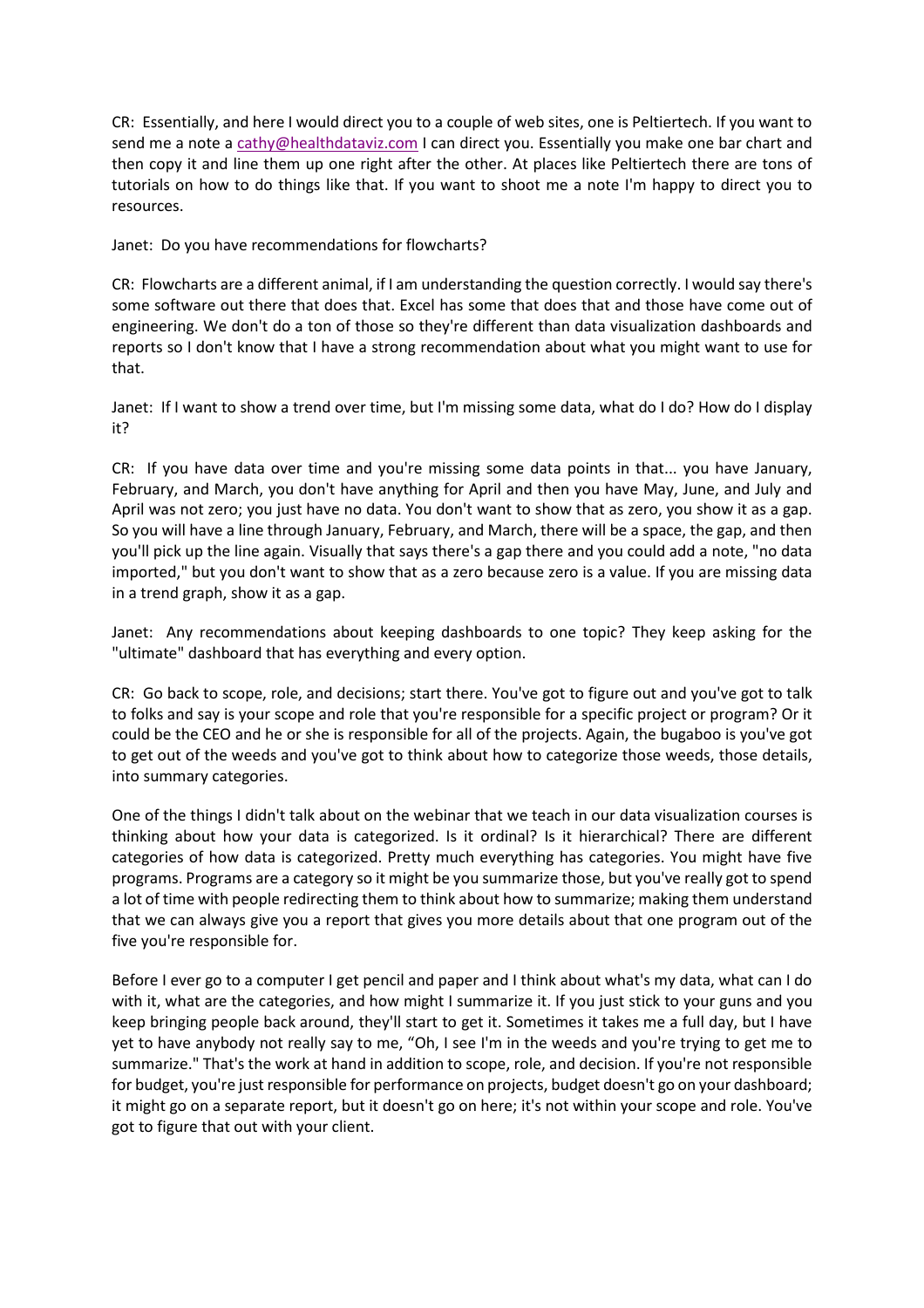Janet: Do you have any additional tips or guidance on public-facing or consumer-focused dashboards or reports versus manager dashboards and reports?

CR: They are very different animals. I would almost say that consumer-facing doesn't really necessarily fit the pure definition of how I think about dashboards. If we think about dashboards for monitoring performance, etc. then that's very different than information that we're providing to consumers that may or may not be interactive. We might be splitting hairs about data definitions, but that's how I think about it.

The other thing I would say is, and we didn't talk about this today, but the big, big, big thing that I see that's a mistake on consumer-facing reports and portals is that we have this cursive knowledge about the work that we do and so we talk about it in terms that we understand. We've got to really think about plain language in how we talk to folks who don't live in the world of three letter acronyms and gobbledy gook that we live in. We've just got to give them very simple graphs, in plain language, that helps them to understand what they're looking at whether it's which physician to choose or which hospital to go to or which insurance product they might want to buy; we don't want to overwhelm them and we want to use simple charts and simple language to get through to them the information that they need. That's my best advice: we have to step back from our expertise and we have to think about how they think about these things.

The other thing we didn't chat about much today, but it's about user testing. We create these things, but we never test them with folks; we roll them out and we point and click and say isn't this cool what we've created for you, look how it works; and we know how it works. Very simple user testing can be you create a few sample questions and you say can you tell me which physician has the lowest readmission rate, consumer. If we design things beautifully and simply, they should be able, without us pointing and clicking, to see that information and provide an answer. If they can't we need to go back to the drawing board.

That's true of all of our dashboards and reports; we should be able to write up some simple sentences, three or four, and then hand the software or the dashboard to our stakeholders, our customers, and they should be able to navigate and find the answers that we can see have provided to them.

There's a really great book called "It's Not Rocket Surgery" [actual title: "Rocket Surgery Made Easy"] by a gentleman named Steve Krug and we can make that available to you. He provides very simple low cost ways to do that type of user testing on the things that you design.

Janet: Is it ever okay to show two different independent variables on the same plain if they are at different scales, such as the graphs that have two different vertical axis on the left and right of the chart?

CR: That's one that I'm going to pass on right now; I would have to see it in more detail before I answered the question. Again, if you want to shoot me a note I'm happy to look at it. I'd want to look at that one to answer more completely.

Janet: Any recommendations on heat map or scattered map design?

CR: We use heat maps, sometimes, in our data visualizations and, essentially, heat maps just show by a darker color where something may be a higher rate or a lower rate and they're often in a table of information. What was the question again?

Janet: Do you have any recommendations about heat map design?